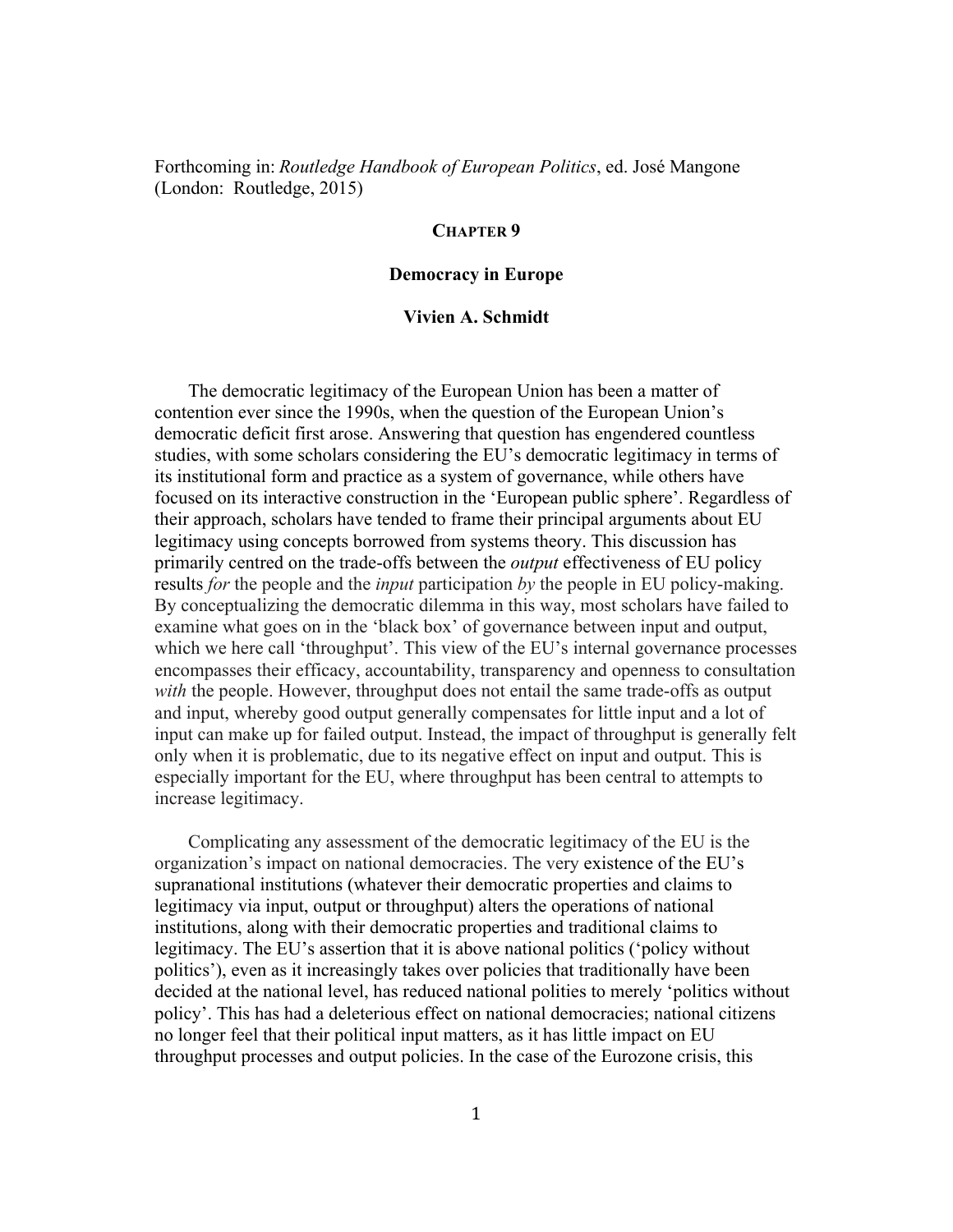problem has been exacerbated by the fact that the output policies are actually intensely political (and conservative), while the throughput processes have become highly intergovernmental. As the Council has come to monopolize Eurozone policymaking, the Commission has become little more than a secretariat for the Council, and the European Parliament plays only a minor role.

The chapter begins with a general discussion of the criteria necessary for an assessment of democracy in Europe; each of the three criteria is then considered in turn. They are illustrated using cases of EU governance in a range of areas, but focused in particular on the Eurozone crisis, since this has arguably been the greatest challenge to democratic legitimacy since the EU's inception.

#### **Conceptualizing democratic legitimacy in the EU**

Scholarly work on democratic legitimacy in the EU has often used the language and concepts of systems theory, mainly based on the work of David Easton (1965) as updated and elaborated in particular by Fritz W. Scharpf (1970, 1999, n/a). Output legitimacy describes the acceptance of the coercive powers of government '*for* the people' so long as their exercise is perceived to serve the common good of the polity and is constrained by the norms of the community. Input legitimacy represents the exercise of collective self-government '*by* the people', ensuring government responsiveness to its citizens' preferences, as shaped through political debate in a common public space and political competition in institutions that guarantee the accountability of political officials via general elections. In brief, while output legitimacy is based on appropriate policy ideas with effective outcomes, input legitimacy requires citizen participation and representation through public debates and elections in a common arena.

Scholars have tended to identify the EU's output legitimacy in terms of its institutional performance and/or its identity construction and communication. From the institutionalist perspective, the EU's output legitimacy depends on the policyrelated performance of its 'non-majoritarian' institutions, such as the European Central Bank (ECB), the European Commission's Competition Authority, the European Court of Justice (CJEU) and other regulatory bodies (e.g. Majone 1998), and that of its balanced institutional structures, including the European Parliament and the Commission (e.g. Moravcsik 2002), as well as the community-enhancing performance of the policies themselves (e.g. Menon and Weatherill 2008; Caporaso and Tarrow 2008). On the constructivist side, output legitimacy instead relies upon the extent to which EU policies resonate with citizen values and build identity (Cerutti 2008). Also important is how these policies are legitimated (or not) in the 'communicative discourse' between EU leaders and the public (Schmidt 2006, 2008), whether through elite narratives (e.g. Leca 2010), media discourses (e.g. Koopmans 2004; Eder and Trenz 2007) or other 'communicative' actions of elites and citizens in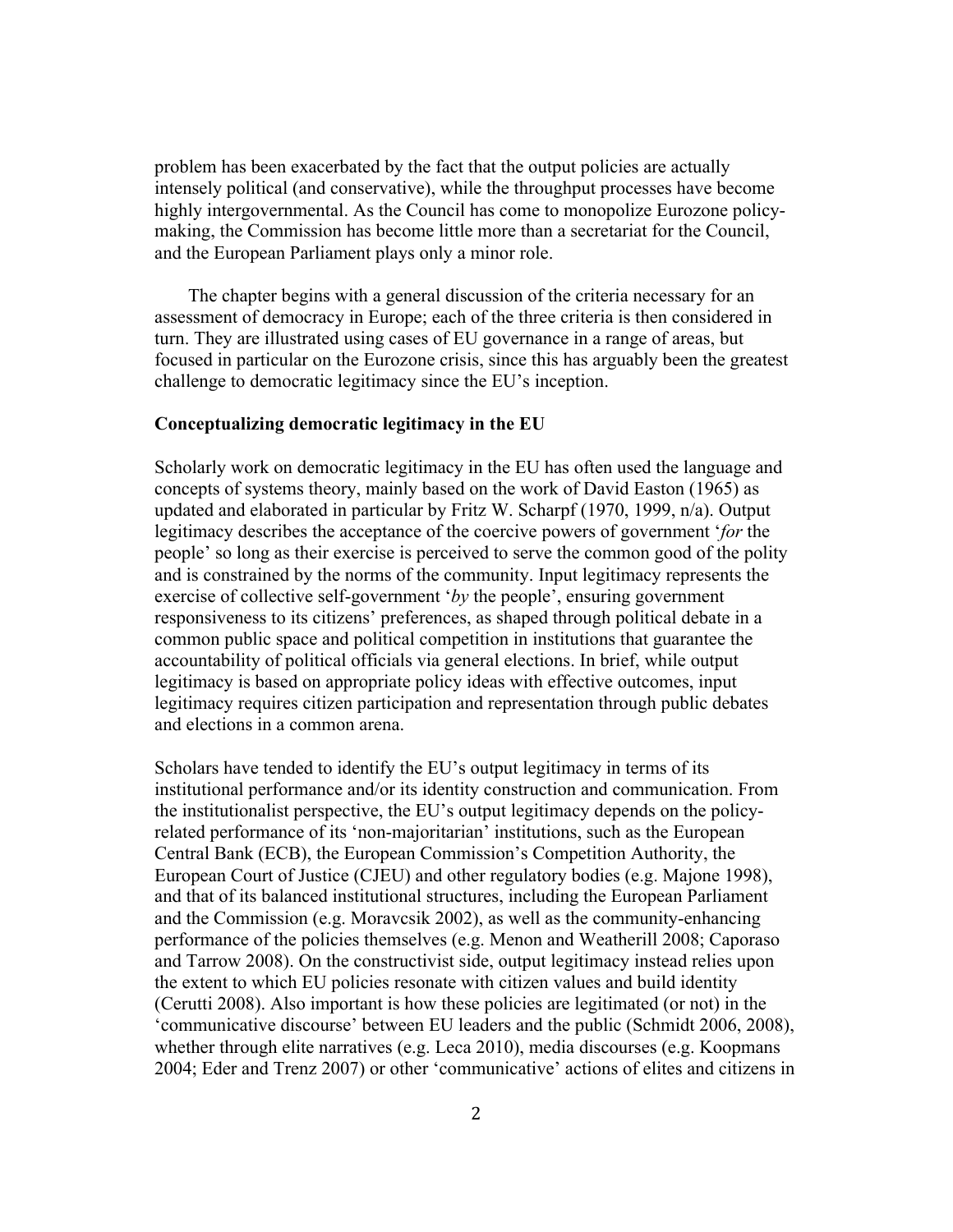the public sphere (e.g. Habermas 2001; Bellamy and Castiglione 2003; Risse 2010:  $107 - 76$ ).

Researchers generally link the EU's input legitimacy to its institutional avenues for citizen participation and representation and/or to how these contribute to the construction and communication of a collective political will or identity. For institutionalists, input legitimacy is related to the EU's 'majoritarian' institutions (such as the European Parliament and the Council) and to practices involving the representation of citizen demands, primarily through elections (e.g. Mair 2006; Hix 2008), although more recently some scholars have also considered the representation of interest groups and networks (e.g. Kohler-Koch 2010). The constructivist view of input legitimacy is instead focused on the ideas and communicative processes involved in elections and other forms of discursive interactions with the public and civil society, as well as how these may contribute (or not) to the construction of a sense of collective identity and/or the formation of a collective political will in the European 'public sphere' (e.g. Zürn 2000; Risse 2010: 127–57; Lucarelli *et al*. 2011).

Missing from this conceptualization of legitimacy has been a systems concept that would separate out the processes that absorb the input and generate the output, notionally situated in a neglected 'black box' of governance. Borrowing from systems theory, I call this concept 'throughput' legitimacy, expanding on Easton's term, which is limited to bureaucratic practice (Schmidt 2013a; see also Zürn 2000; Holzhacker 2007; Risse and Kleine 2007; Benz and Papadopoulos 2006). This concept encompasses not only the internal processes and practices of EU governance but also—adding a preposition to Abraham Lincoln's famous phrase (government *of*, *by* and *for* the people)—interest intermediation *with* the people (Schmidt 2006).

Under this third criterion for legitimation, scholars are also divided between institutionalist concerns over the quality of the policy-making processes and the constructivist concentration on the quality of the norms and deliberations involved in such processes. Institutional throughput legitimacy is dependent upon the efficacy of the decision-making processes (e.g. Scharpf 1988), the accountability of those engaged in making the decisions (e.g. Harlow and Rawlings 2007), the transparency of the information (e.g. Héritier 2003) and the processes' inclusiveness and openness to consultation with the interest groups of 'civil society' (e.g. Coen and Richardson 2009; Greenwood 2007). Constructivist throughput legitimacy is additionally dependent upon the quality of the values governing the processes, such as how ethics and accountability have been defined over time (e.g. Cini and Pérez-Solórzano Borragán 2011), as well as the quality of the deliberations and 'communicative action' involved in such governance processes (Risse 2000; Habermas 1996, 2001). These include the institutionalized deliberations of experts (e.g. Joerges and Neyer 1997), the debates of the European Parliament (e.g. Eriksen and Fossum 2002) and the involvement of civil society in interest-related consultations with EU institutions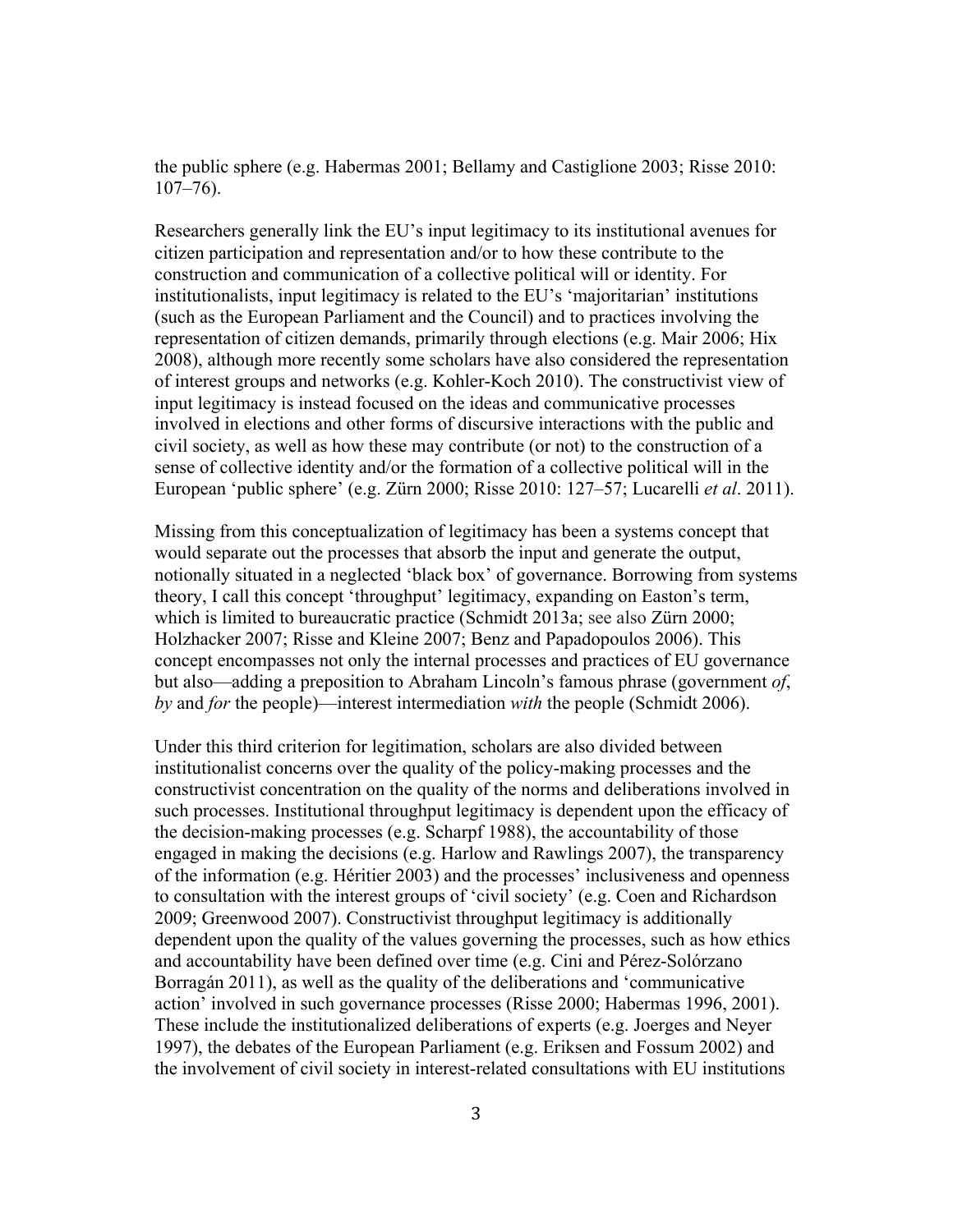(Smismans 2003; Kröger 2008; Liebert and Trenz 2009) and in *ad-hoc* deliberative forums such as the Constitutional Convention (e.g. Risse and Kleine 2007). Constructivist throughput could even be conceived of in terms of informal supranational 'discursive representation' (Dryzek and Niemeyer 2008), as when INGOs such as Greenpeace or significant personalities like Habermas articulate a discourse about what the EU ought to do that has an impact on policy-makers and their deliberative processes.

Thus, the quality of the governance processes, not just the effectiveness of the outcomes or the participation and representation of the citizenry, is an important criterion for evaluating EU legitimacy. This has long been one of the central ways in which EU institutional players have sought to counter arguments about the dearth of the EU's input legitimacy and to reinforce claims of its output legitimacy. In so doing, they have operated under the assumption that good throughput can serve as a kind of *cordon sanitaire* for the EU, ensuring the trustworthiness of its processes and thereby functioning as reinforcement—or better, reassurance—of the legitimacy of EU-level output and input (Schmidt 2013a, pp. 3, 9, 14).

However, one should not assume that throughput practice therefore represents a legitimizing mechanism on par with input participation or output results. Whereas input politics and output policy can involve trade-offs with regard to democratic legitimacy (whereby more of one makes up for less of the other), throughput does not interact with output and input in the same way. While weak citizen input may be offset by good policy output, and a lot of citizen input can legitimate a policy even if it is ineffective, high-quality throughput does not compensate for either bad policy output or minimal input participation, however efficacious the rules, accountable the actors or transparent, open and accessible the process. In contrast, bad throughput consisting of oppressive, incompetent, corrupt or biased governance practices—is highly likely to undermine public perceptions of the legitimacy of EU governance, and it can even cast doubt on input and output by seeming to skew representative politics or taint policy solutions (Schmidt 2013a, pp. 3, 9, 18).

The multi-level nature of the EU system further complicates matters, since these legitimizing mechanisms are largely split between EU and national levels. Because the EU lacks the input politics of a directly elected government, its democratic legitimacy rests primarily on output policies and throughput processes at the EU level. Input legitimacy is situated mainly at the national level, where institutions have been relegated to 'politics without policy' as policy decisions are increasingly moved to the EU level, leaving the politics of the left and right to the national arena. At the EU level, this lack of left-right politics makes for 'policy without politics', since the EU's policy output via its throughput processes provide little opportunity for input politics (Schmidt 2006). As a result, in the EU, the politics of the left and right are mostly overshadowed by the politics of national interests in the Council (where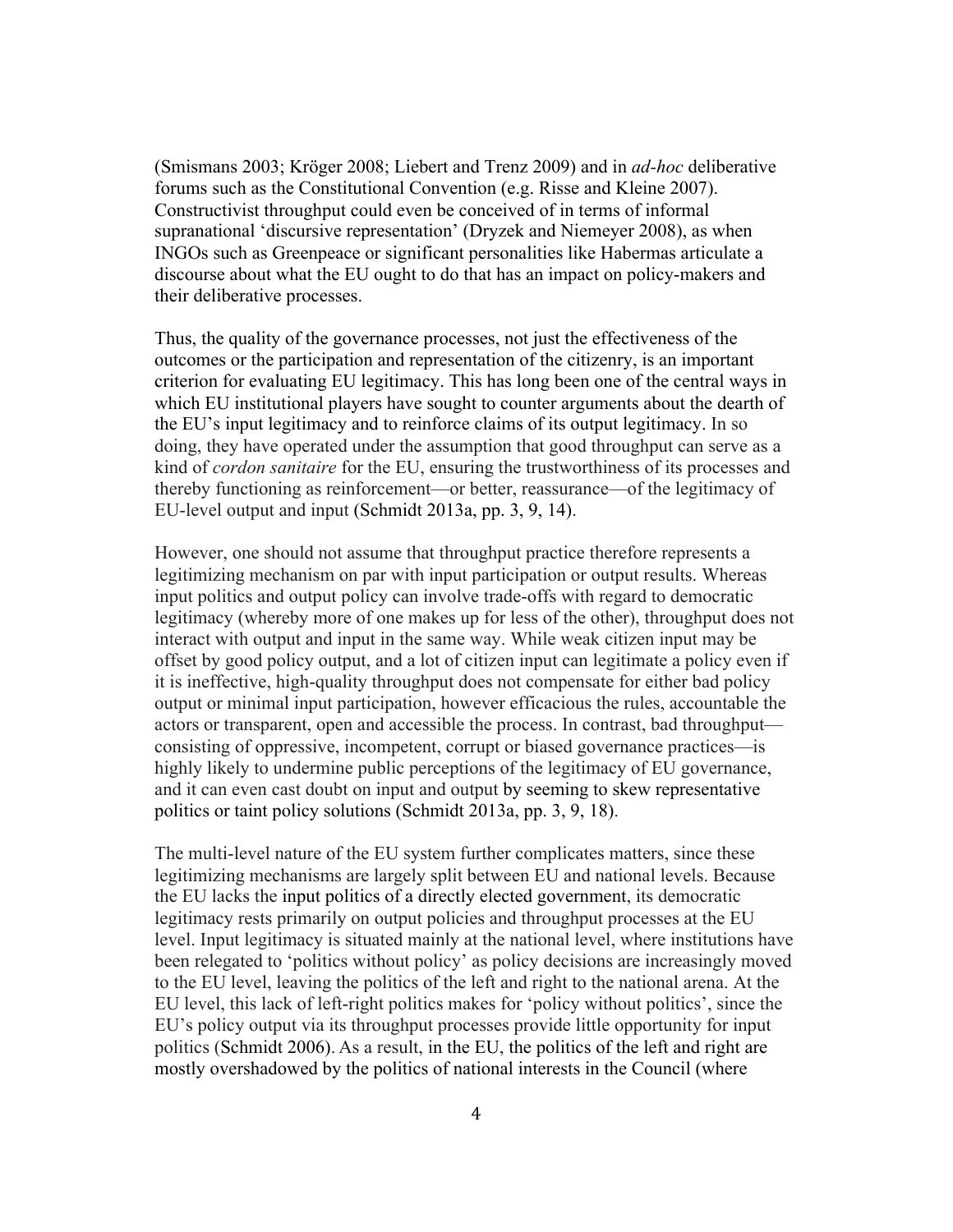member states bargain on the basis of national preferences and concerns), the politics of the public interest in the European Parliament (in which consensus and compromise are the rule, given that supermajorities are needed to prevail in codecision procedures), the politics of organized interests in the Commission (whose focus is on pluralist policy formulation) and/or the politics of technocratic interests in the technical implementation of EU policy (Schmidt 2006: 21–29). Consequently, there is generally neither the desire for the kinds of political debates that are the daily bread of national politicians, nor is there the opportunity, given the absence of a clearly visible and integrated European-level arena for discussion and deliberation. Moreover, the very language and discourse at the EU level tends to be apolitical and technocratic, in part to enable EU leaders to cast their discussions of EU policies in whatever way they deem appropriate for their national political audiences (Schmidt) 2006; Barbier 2008).

The Eurozone crisis has only exacerbated this lack of political debate (input), given the decision-making processes (throughput) that include the absence of EP involvement in most Eurozone decisions, the increasing primacy of intergovernmental decision-making by the Council in closed-door bargaining sessions, the technocratic rule of the Commission following those decisions and the independent role of the ECB. All of these factors combine to reinforce the perception of EU output policies and throughput processes with regard to the Eurozone as highly apolitical. However, in reality, the EU's economic policies (output) are highly political and conservative, generally following ordo-liberal (German) theories on the need for austerity rules to ensure 'sound money' and 'stable finance' and neo-liberal ideas of 'structural reform' in response to problems of growth (see Jones 2013; Schmidt and Thatcher 2013). Moreover, the EU-level throughput processes imposing these policies remain largely inaccessible to EU citizens, whose political input is supplied primarily at the national level and has no impact on EU output policy. Governments, moreover, have increasingly focused on 'responsible' governance (in tune with output legitimacy, as defined by the EU) as opposed to 'responsive' governance (which would be more in turn with input legitimacy) (Mair 2013). As a result, since the crisis began, citizens' attitudes towards both their national governments and EU governance have deteriorated dramatically, in lock step with their economies.

## **Output legitimacy**

In the early years of the EU, scholars and policy-makers generally assumed an inputoutput trade-off to the benefit of output, with the 'permissive consensus' based on EU citizens' general satisfaction with effective output policies explaining their seeming lack of concern over the paucity of opportunities for participatory input. In the years since, some scholars have continued to maintain the primacy of output legitimacy, citing the virtues of the EU's independent regulators (Majone 1998), its multiple veto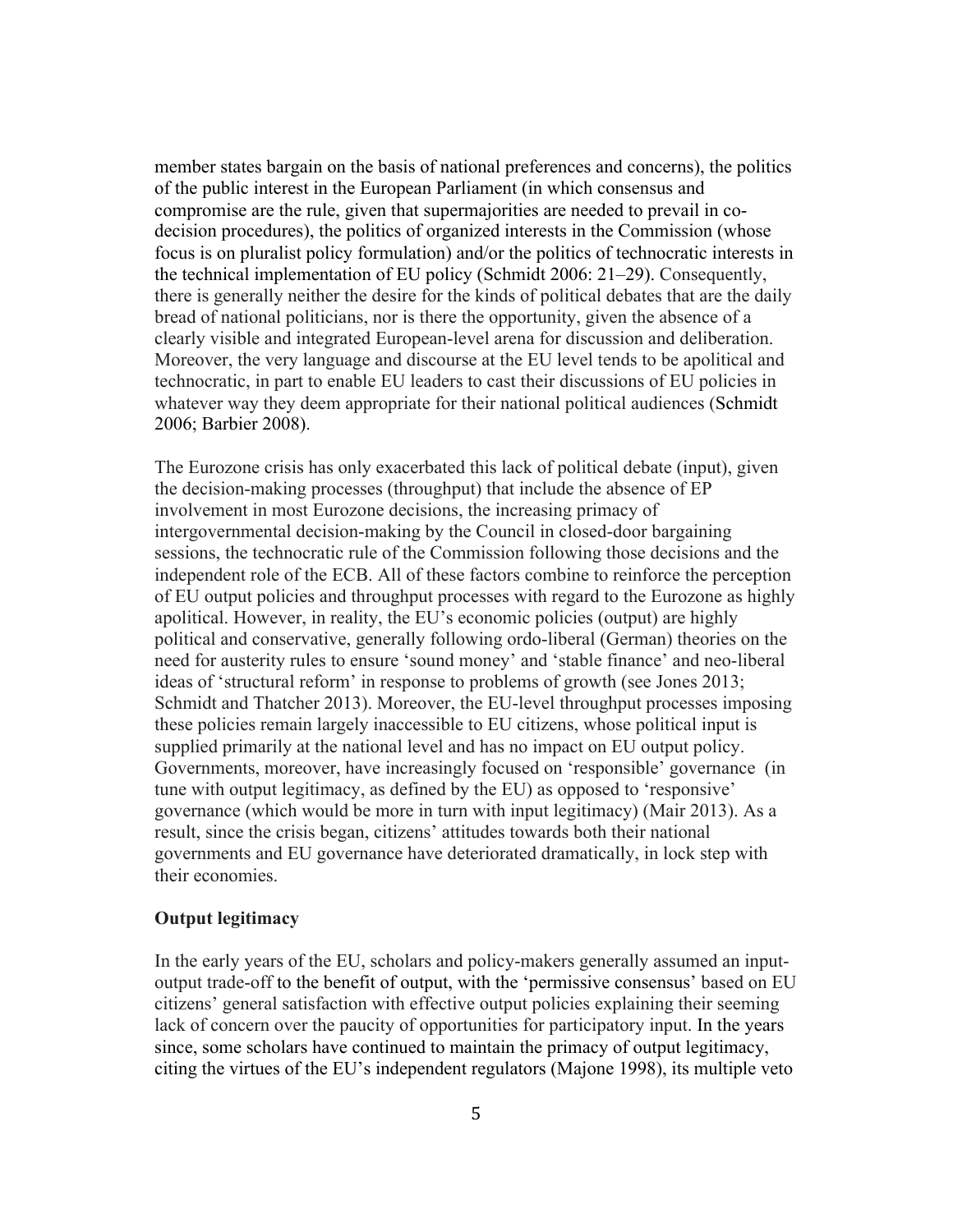systems and balanced institutions (Moravcsik 2002) and the consequent effectiveness of the EU's policy results—including most notably the Single Market, the single currency and the wide range of guaranteed citizen rights (e.g. Caporaso and Tarrow 2008; Menon and Weatherill 2008). But however good such output may be, any line of reasoning that bases legitimacy on the results of the EU's regulatory functions, structural checks and balances or functional performance makes three questionable assumptions: first, that output is necessarily good simply because it is produced by independent regulators, an assumption that Majone (2009) himself now questions; second, that the EU's output cannot be bad simply because its system features multiple vetoes; and third, that its policies intrinsically serve the general interest.

The first assumption fails to acknowledge the difference between non-majoritarian institutions at the national level, in which legitimacy devolves in large part from the fact that they operate in the 'shadow of politics', and those at the EU level, where they are removed from all political control (Scharpf 2010). Second, there is no guarantee that the EU's multiple-veto institutional structures will produce effective policies (or any policies at all), given the dangers of gridlock associated with the EU's 'joint decision trap' (Scharpf 1988). Even if there were such a guarantee, the assumption that checks and balances are in themselves democratic and legitimate takes as a fundamental premise the appropriateness of thwarting majoritarian expressions of the popular will; this may be accepted as legitimate practice in compound federal systems such as Germany or the US, but not in simpler unitary states like France and the UK (Schmidt 2006, Ch. 2). Third, there is no certainty that the EU's non-majoritarian output policies are in the general interest, as is clear from the increasing contestation of decisions by EU institutions. These include the Commission's initial services directive, which sparked massive protests before it was revised, and the ECJ's decisions in the *Laval* and *Viking* cases, which curtailed national unions' right to strike in favour of the free movement of labour—causing major problems for countries with strong corporatist systems but without a minimum wage, in particular Sweden and Germany. Although these cases could be viewed positively from an EU-level perspective as promoting Polanyian market-correcting governance for all Europeans (Caporaso and Tarrow 2008), they can just as readily be seen negatively from a national-level perspective as the neo-liberal post-Polanyian destruction of national labour relations and welfare systems (Höpner and Schäfer, 2007; see also Höpner and Schäfer in this volume).

This last problematic assumption illustrates yet another drawback to institutionallybased output legitimacy: The performance-based legitimacy of institutionalist analyses fails to address the constructivist foundations of legitimacy that require outcomes to resonate with substantive values and principles guiding the performance, and with the norms that make that performance valued (Cerutti 2008). In other words, even if policy performance is optimal in institutional output terms, if the actual content of the policy clashes with national values, principles or identity, then its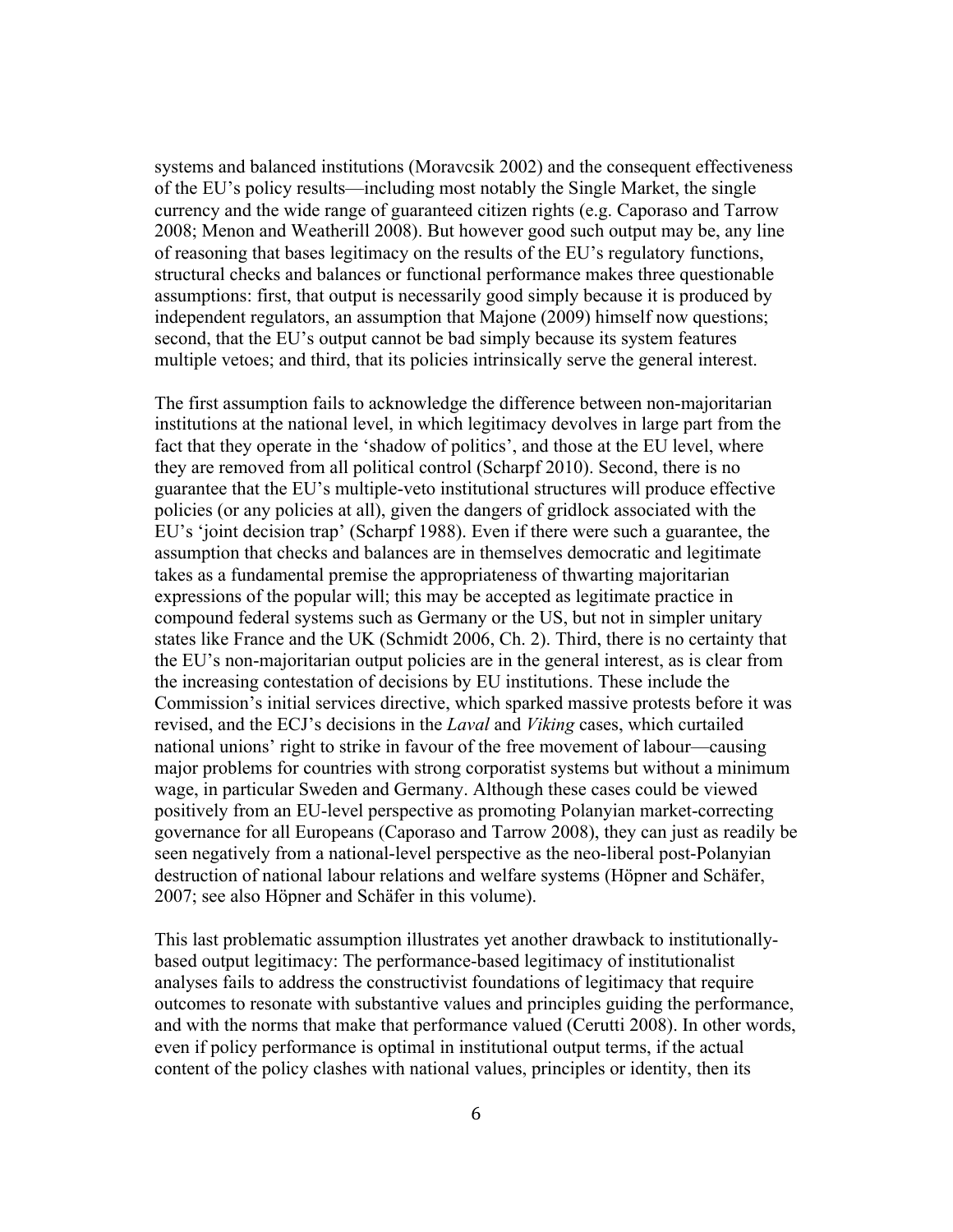constructive output legitimacy is still questionable. This need not be a passive exercise, however, since political elites generally seek to legitimize policies and to build identities through communicative discourses with their citizens (Schmidt 2006, 2008)—for example, by highlighting the benefits of the single currency in the run-up to EMU (Dyson 2002), fostering certain kinds of EU norms and values such as the 'European Social Model' (Barbier 2008) or casting the EU as a 'normative power' in the world (Manners 2002; Laïdi 2008).

That said, no amount of constructive output via discourse would serve to legitimate the EU if words are not followed by actions. After all, what does 'normative power Europe' really mean if the EU cannot deliver, as demonstrated by the Copenhagen Environmental Summit? What use is the 'European Social Model' as inequalities soar between as well as within member-states, in particular those in the Southern and Eastern European periphery that are subject to the deflationary and recessionary austerity programmes linked to their loans from the EU and IMF?

Equally problematic is when output policy ideas are followed by actions that fail to produce the promised output results—as has occurred in the Eurozone crisis. The EU's output policies related to European monetary integration have largely been the products of conservative ordo-liberal ideas about the proper rules-based underpinnings of monetary union, accompanied by neo-liberal theories on the use of 'structural reform' to increase the flexibility of labour markets and rationalize the welfare state (Jones 2013; Schmidt 2013b). However, these have been presented as apolitical technocratic solutions within the context of the EU's 'policy without politics'. These policies only became more recognizable as political once progressive ideas focused on growth were introduced to the debate in late 2011 and early 2012 by new Italian and French leaders, although this did nothing to change the output policies or the continued economic decline of countries subject to conditionality. Without positive outcomes, neither words nor actions legitimating output policies can make up for the absence of input politics.

### **Input legitimacy**

Most scholars have long insisted that the EU has insufficient input legitimacy, largely due to the absence of a government that citizens could vote in or out. This makes it impossible for 'the people' to directly express their approval or disapproval of EU policies (Scharpf 1999), thus ensuring national-level 'politics without policy' in areas where the EU has jurisdiction. European leaders in the Council have tended to dispute this on the grounds that, in representing their citizens in Council deliberations, they provide indirect input legitimacy. However, this argument fails to recognize that where member-states in the Council impose decisions on European citizens other than their own, they do not meet the requirements of input legitimacy (Scharpf  $n/a$ ). Moreover, it mistakes Council meetings for representative forums of deliberation,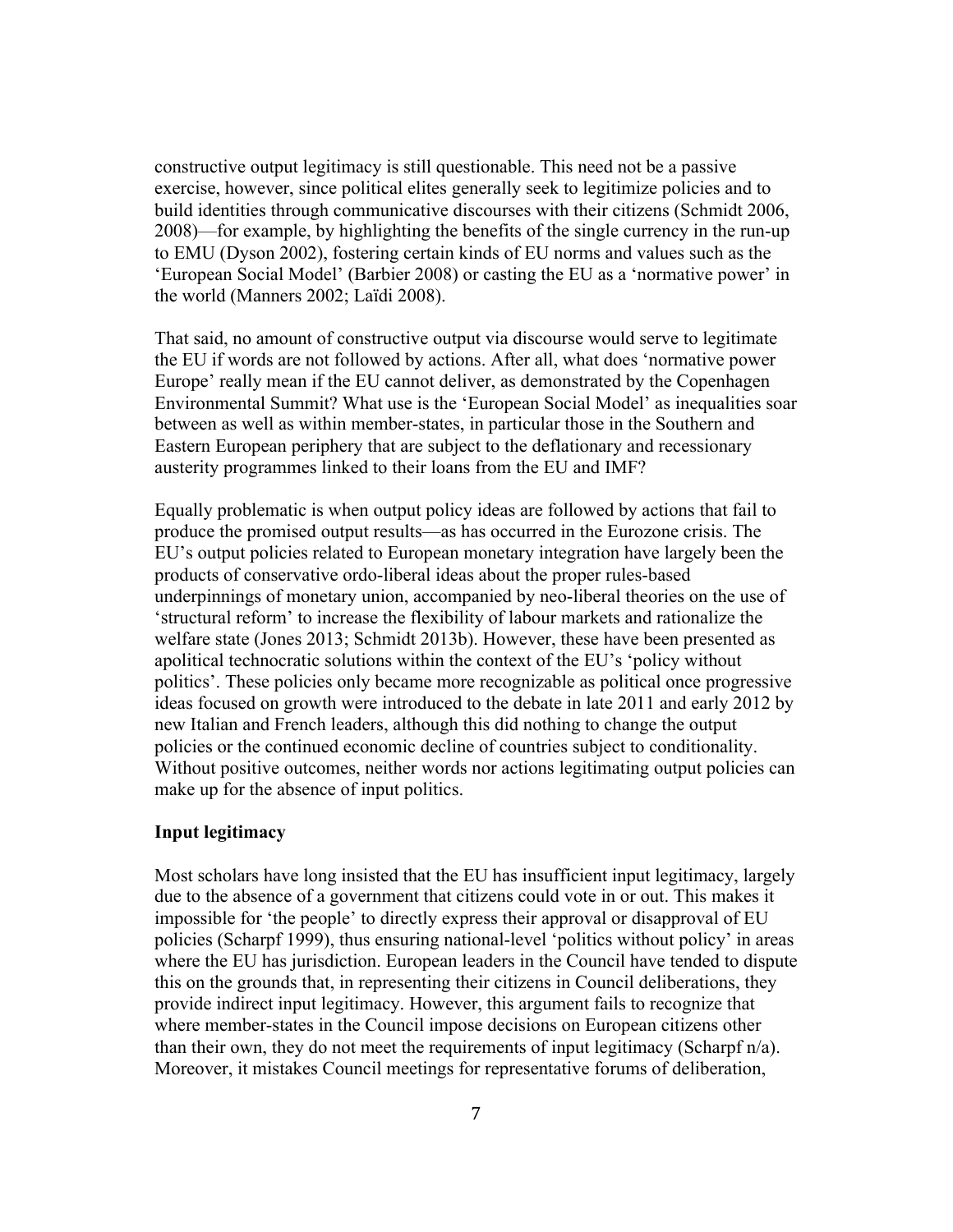which they are not; these meetings have more in common with the hard-bargaining arenas of supranational treaty organizations. In the governance of the Eurozone crisis, what EU leaders who assume their intergovernmental decision-making to be inputlegitimate fail to realize is that their negotiations give those leaders with the greatest bargaining power (i.e. those from the most economically powerful countries) an undemocratic advantage in the closed-door negotiating sessions of the Council (Schmidt 2013a).

In fact, the European Parliament is the only EU institution that directly represents citizens. However, this in itself does little to remedy the EU's paucity of input legitimacy, as EP elections suffer from high rates of abstention and are generally second-order elections in which national problems are more salient than EU issues (Mair 2006; Hix 2008), although this is likely to change with the next EP elections in 2014, due to the impact of the Eurozone crisis. However, in the governance of the Eurozone during the crisis, the EP has been largely marginalized, as most decisions have been taken by the Council and/or through international treaties with the IMF, from which the EP is excluded by international law.

The EU also increasingly suffers from a 'constraining dissensus' (Hooghe and Marks 2009) that has replaced the permissive consensus of the early years. This is the result of the emergence of new cleavages between citizens whose vision of Europe is more open, liberal and cosmopolitan and those with more closed, xenophobic and nationalist (or even EU-regionalist) orientations (Kriesi *et al*. 2008). This trend raises the spectre of mobilization on EU-related issues in terms of identity politics, especially on the right (Hooghe and Marks 2009), as well as threatening the gradual awakening of the 'sleeping giant' of cross-cutting cleavages between pro-European 'cosmopolitans' and Eurosceptic 'nationalists' in mainstream parties of the right and the left (Franklin and van der Eijk 2007).

For constructivist scholars, all the above problems are compounded by the thinness of the communicative processes that articulate citizen ideas and concerns in the European public sphere. The lack of a common European language, a European media, or a European public opinion ensures that the communicative discourse comes largely by way of national political actors speaking to their national publics in national languages, as reported by national media and digested by national opinion (Habermas 1996; Grimm 1995; Weiler 1999). The resulting fragmentation of discourse may be somewhat attenuated by the developing European 'community of communities' (Risse 2010); however, the institutional input reality is that without a Europe-wide representative politics to focus debate, European political leaders have little opportunity to speak directly to the issues, and European publics have limited ability to deliberate on these issues or to state their opinions directly through the ballot box. Moreover, the EU's 'policy without politics' further alienates citizens whose political concerns on the left/right spectrum may be neglected in both the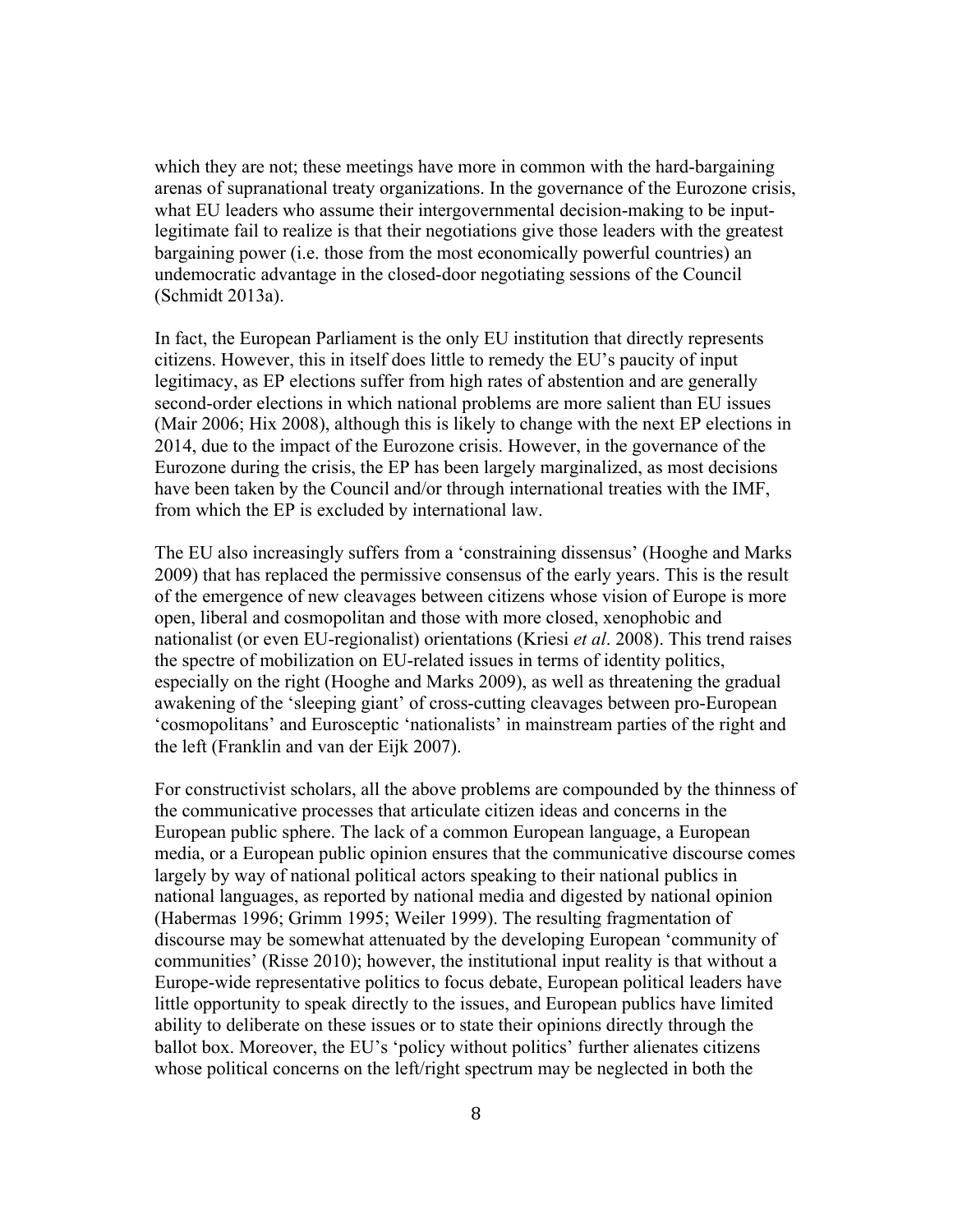discussions of the Council and in the EP. Parliamentary debates are focused on the brokering of consensus among disparate parties to reach supermajorities for votes governed by the codecision process, which naturally downplays left/right differences.

So is the answer to introduce more 'politics with policy' at the EU level, as many scholars advocate, in an effort to diminish the EU's input 'democratic deficit'? Some have resisted this suggestion because they view politicization as deleterious to the EU's output effectiveness; others worry that it is too soon for any such politicization, given the current legitimacy problems related to the lack of citizen identity, collective will and a fully developed public sphere (Scharpf 1999; Bartolini 2005). However, other scholars maintain that, whatever the pros and cons of the argument, the cat is already out of the bag; the question now is how the EU should be politicized within the context of its current institutional set-up. Plans for the politicization of the EP in the 2014 elections by parties running candidates for the office of Commission President may therefore arguably be a step in the right direction. This could backfire, however, given the rise of Euroscepticism resulting from the Eurozone crisis. One danger is that the politicization of the EU might result in its delegitimation, should the EP elections produce large numbers of MEPs from the extremes, leaving a very thin centrist majority. But whatever the outcome, it is clear that the EU needs institutions that can better respond to input and produce better output, which is the domain of throughput legitimacy.

# **Throughput legitimacy**

Throughput legitimacy covers everything that transpires between the input and the output, encompassing issues of accountability, transparency, inclusiveness and openness. Unlike input politics and output policies, where more of either is likely to increase the public's sense of democratic legitimacy, better throughput may have little effect on public perceptions of legitimacy; however, worse throughput via corruption, incompetence or exclusion could be disastrous For this reason, in the multi-level EU, throughput can be seen as functioning as a *cordon sanitaire*, allowing the EU to disappear from public view, leaving both national input politics and EU output policy front and centre.

In response to the concerns over the EU's lack of input legitimacy, EU institutional actors have long sought to remedy perceived problems by ameliorating throughput processes. The most significant effort in this regard has been the incremental growth over time of the co-decision processes of policy-making, which have served to increase the powers of the European Parliament. Certain other measures intended to create avenues for citizen input have also been important, at least symbolically; these include the Maastricht Treaty's creation of an EU ombudsman and the Lisbon Treaty's establishment of the European Citizen's Initiative, which gives citizens the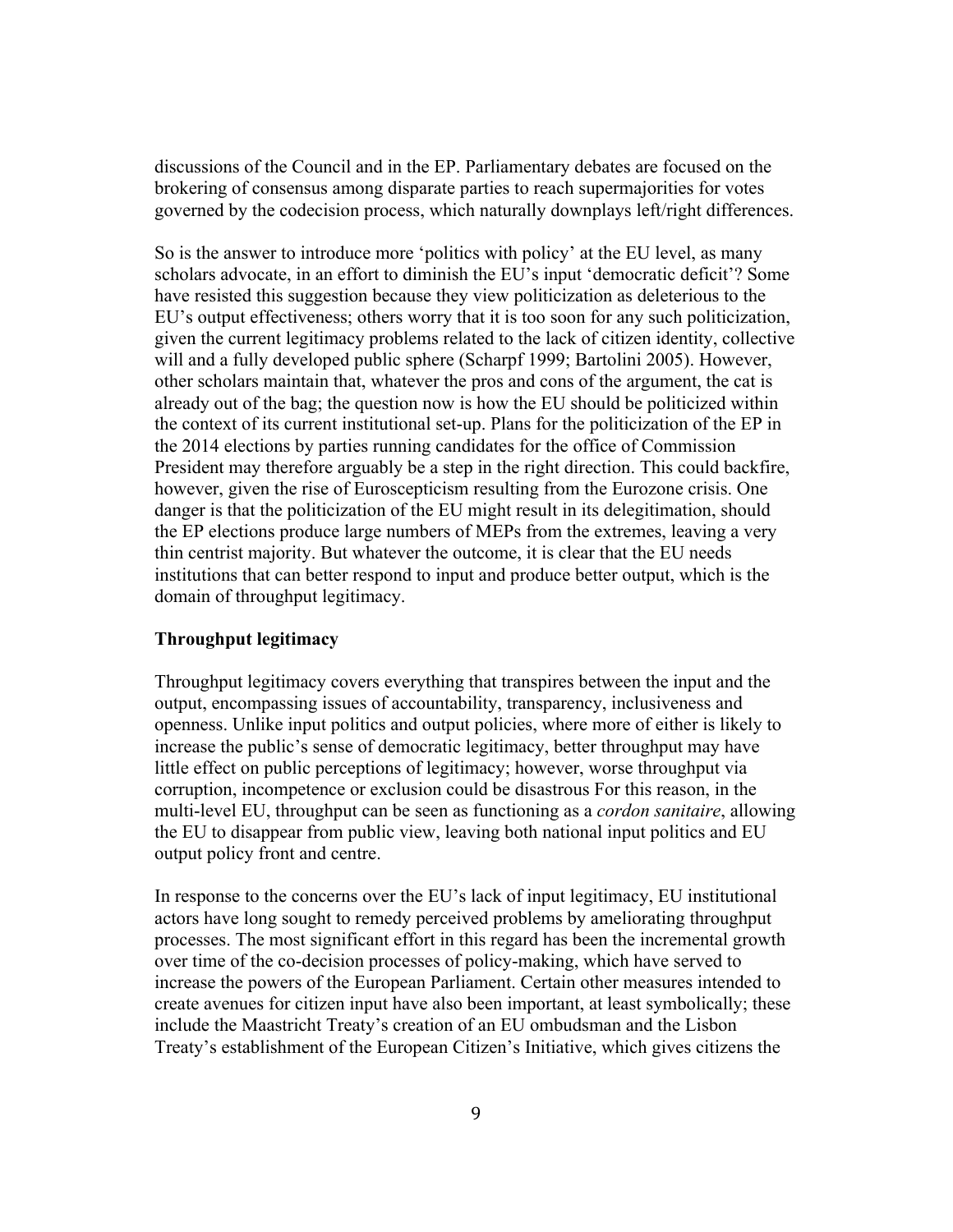right to be heard via petitions with sufficient signatures and national parliaments the right to prior scrutiny of EU legislation to ensure that subsidiarity is respected.

With regard to throughput processes promoting greater citizen access to decisionmaking, the Commission has sought to foster 'civil society' participation in decisionmaking (using language that suggests input responsiveness). This has primarily entailed consultation with interest groups, especially business, unions and public interest groups (Smismans 2003; Kohler-Koch 2007). In this context, although the Commission has made efforts to meet with underrepresented groups, access and inclusiveness remain debatable (Kröger 2008), in particular given the difficulties of transnational mobilization (Imig and Tarrow 2001; Della Porta 2009). The Commission has also attempted to improve general transparency by providing greater access to the mountains of EU documents and materials; however, this move creates the potential of information overload and thus, perversely, less transparency (Héritier 2003). It has additionally worked to increase its own accountability by introducing new accounting rules with tighter controls on expenditure procedures, to the point of creating massive inefficiencies in contracting and reporting.

Although institutional quality in terms of access, accountability and transparency remains problematic, the constructive quality of the deliberative processes in particular areas has improved through experimentation with new forms of governance. Most notably, Commission-led, consensus-focused intermediation with experts in the comitology process (such as peer reviews in forums, networked agencies, councils of regulators and the open method of coordination) has resulted in more dynamic accountability in comparison to the (rationalist) rule-compliance of the older forms of governance (see, e.g. Sabel and Zeitlin 2010: 12–17). Similarly, improvements in transparency have involved not just the publication of rules and information but also efforts to ensure that networked governance establishes procedural requirements for active participation by a broad range of stakeholders in regulatory decision-making (Sabel and Zeitlin 2010: 18–20).

The institutional efficacy of policy formulation has also improved. For example, the institutional partners in joint decision-making (including the European Commission, the Council and the EP) have made the co-decision process function more efficiently through fast-track legislation via early agreements. However, this has come at the expense of transparency, accountability and input, in particular due to the shortcircuiting of parliamentary debate and the exclusion of the views of smaller party groupings (Héritier and Reh 2011; Dehousse 2011). Transparency and accountability also suffer from the secrecy of Commission and Council meetings, especially since this secrecy makes scrutiny by the EP impossible in key domains (Novak 2011). Certain decision rules are a further major impediment to efficacy, specifically the unanimity rule for treaties, whereby the ability of any member state to veto any agreement can lead to treaty delays, dilution or deadlock (Schmidt 2009: 28–32).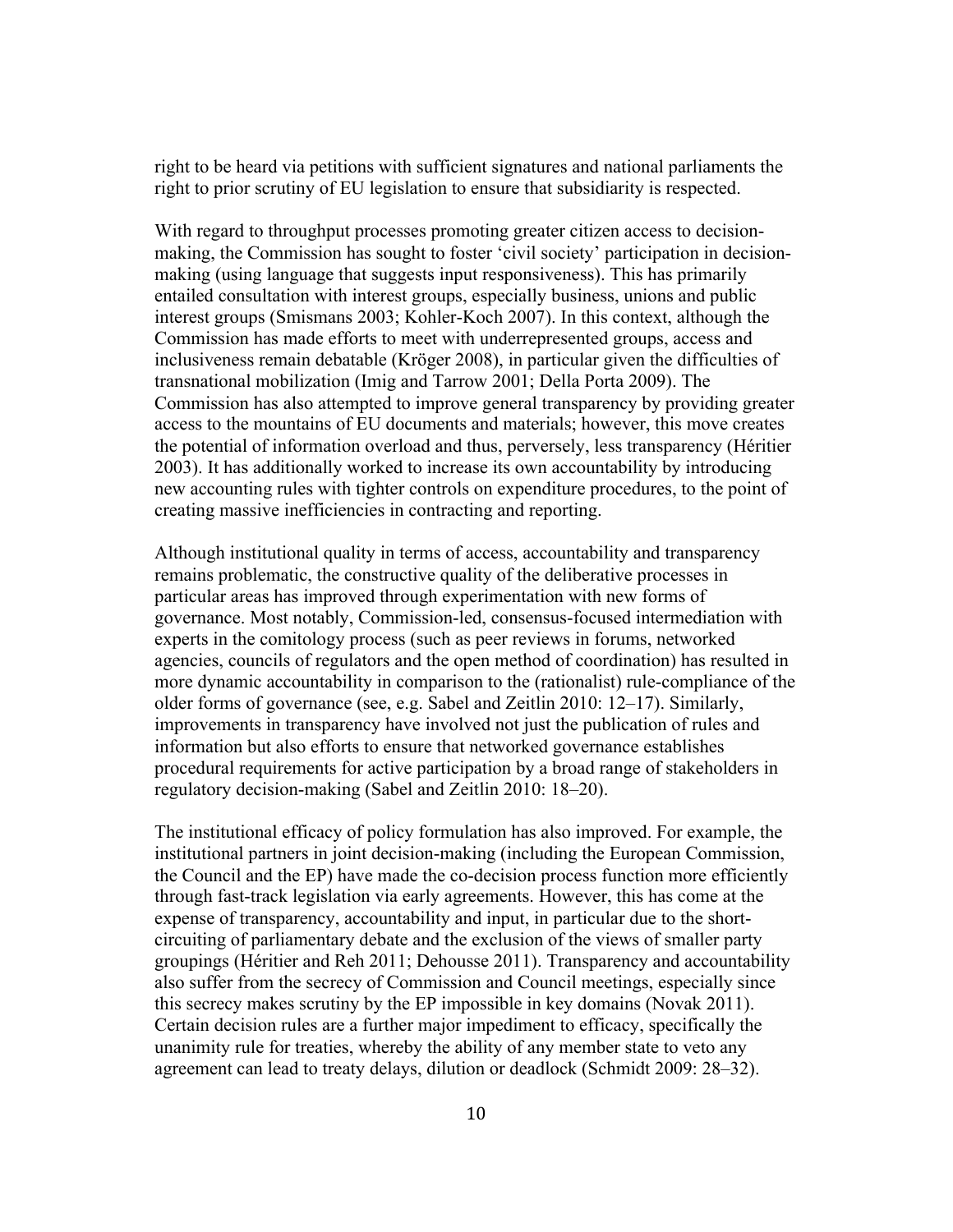Finally, the EU's 'policy without politics' is also an issue for throughput legitimacy. This feature is the result of conscious attempts by the Commission to depoliticize EU policy formulation by presenting its initiatives in neutral or 'reasonable' language and using communications techniques such as its 'Plan D for Democracy' (Barbier 2008: 231–2), leaving it to national politicians to 'spin' EU policy whichever way they deem appropriate. This has ensured that even as the Commission seeks to make EU policy-making processes more legitimate via accountability, transparency, inclusiveness and openness, these processes will generally disappear from public view—as long as the Commission avoids any negative throughput via oppressive rules, scandals, corruption, bias or even simple incompetence. In so doing, the Commission has reinforced the 'accountability paradox' (Wille 2010: 84–5): Increasing the focus on the Commission's internal accountability, which Lord (2004) has suggested makes it the most controlled executive in the world, has done nothing to solve 'the problems of rendering accounts externally'. Thus, the EU continues to be invisible to the public, remote and seemingly unaccountable—which has become a major problem as a result of the Eurozone crisis.

The Eurozone crisis has also undermined the EU's traditional 'democratic settlement', a balance among institutional actors using a range of different throughput processes, including intergovernmental, supranational, joint decision-making and the open method of coordination. Recently, in addition to the increasing intergovernmentalism of the Council and marginalization of the EP, a new kind of supranationalism has arisen in the Commission, where a focus on rule-compliance accountability has restricted the institution's margins for manoeuvre. Examples of this trend include numerically-targeted automatic mechanisms, 'golden rules' and technocratic rule-based oversight (e.g. the 'European Semester' allowing the Commission to vet national budgets), all of which lack elements of the dynamic deliberative accountability required to ensure that rules are well-adapted to various countries' economic realities.

In the absence of any deeper political integration that could provide greater input legitimacy and control, the EU has ended up 'governing by the rules' and 'ruling by the numbers' (see Schmidt 2013b). In quick succession, EU leaders approved the socalled 'Six Pack', 'Two Pack' and the 'Fiscal Compact', each stricter than the last in terms of their rules, more restrictive with regard to the numbers and more punitive for member states that fail to comply. This has been problematic for throughput processes at the EU level—in particular, the Council's 'one size fits one' governing mode, in which the most powerful member state has largely imposed its preferences. It has also been bad for output results, given that the Commission's 'one size fits all' output policies have not functioned for Europe's highly diverse national economies, especially in the Southern periphery. As for input politics, the problems arise not only at the EU level (with the EP's 'no size at all' in terms of impact on Eurozone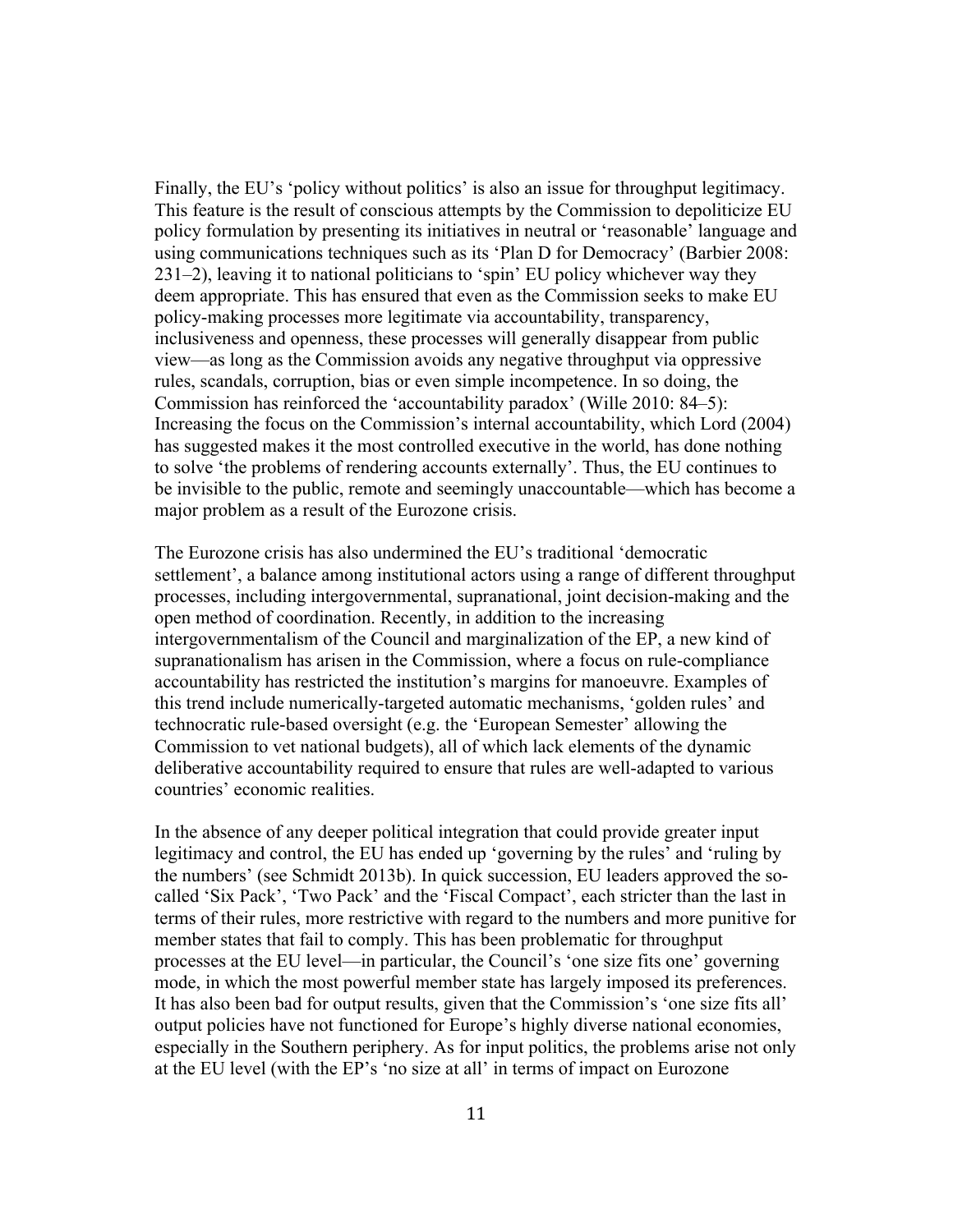governance) but also at the national level. Citizens have become increasingly restive as they discover that no matter what their input has been, even if they have censured national governments by voting them out of power, it has had little effect on the EU's output policy. Had it not been for the ECB's shift from its 'one size fits none' inflation-targeting throughput rules to a focus on 'whatever it takes' output results (as demonstrated by ECB President Draghi's warning to the markets that he would do the necessary to maintain stability in the Eurozone), matters could have become much worse with regard to the viability of the euro, as the bond markets in Italy and Spain came under threat (Schmidt 2013b).

# **Conclusion**

In short, the Eurozone crisis has challenged the EU's democratic legitimacy across all three legitimizing mechanisms: output, input and throughput. The question for the EU is therefore not just whether it can get the economics right (thereby improving 'output' legitimacy) but also whether it can get the politics right, by providing greater 'input' legitimacy through new democratic avenues of citizen participation. However, for either input or output to improve, the EU would also need to generate greater 'throughput' legitimacy via governance processes that are more balanced specifically, less intergovernmental and less technocratic in nature.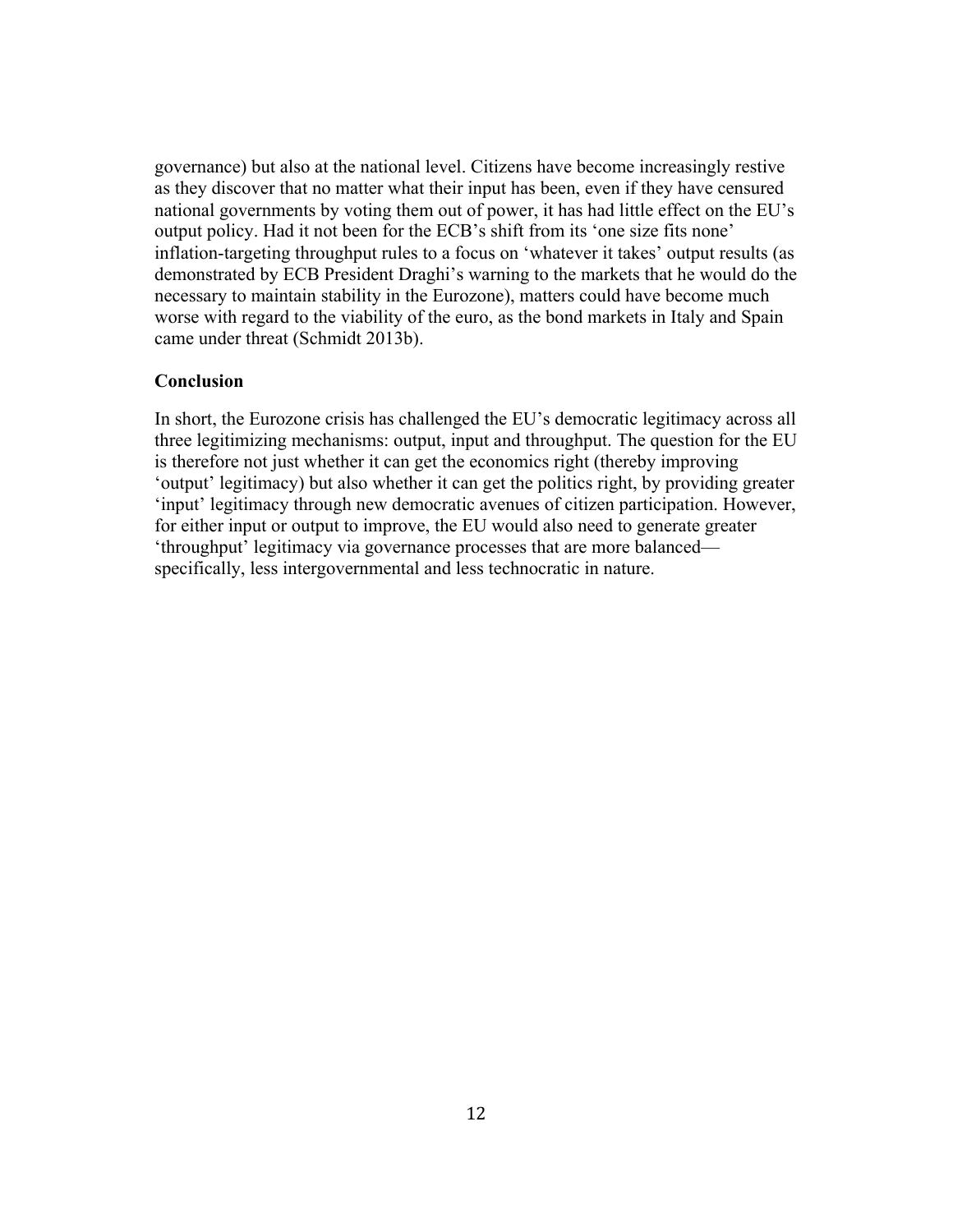#### **References**

Barbier, J.-C. (2008) *La Longue Marche vers l'Europe Sociale* Paris: PUF

- Bartolini, S. (2005) *Restructuring Europe.* Oxford : Oxford University Press
- Bellamy, R. & Castiglione, D. (2003) 'Legitimizing the Euro-Polity and its Regime', *European Journal of Political Theory* 2 :1:, 7-34.
- Benz, A. and Papadopoulos, Y. (2006) *Governance and Democracy.* London: Routledge.
- Caporaso, J. and Tarrow, S. (2008) 'Polanyi in Brussels: European Institutions and the Embedding of Markets in Society'. RECON Online Working Paper 2008/01. www.reconproject.eu/projectweb/portalproject/RECONWorkingPapers.html
- Cerutti, F. (2008) 'Why legitimacy and political identity matter in the European Union', in F. Cerutti and S. Lucarelli,( eds.), *The Search for a European Identity.* London: Routledge,pp.4-22.
- Cini, M. and Pérez-Solórzano Borragán, N. (2011) 'Ethical Governance and Lobbying in the EU Institutions.' Paper presented at the European Union Studies Association Conference. Boston, 3-5 March.
- Coen, D. and Richardson, J. (2009) *Lobbying in the European Union: Institutions, Actors, and Issues.* Oxford: Oxford University Press.
- Dehousse, R. (2011) 'Are EU Legislative Procedures Truly Democratic?' Paper presented at the Harvard University Center for European Studies. Boston, 2 March.
- Della Porta, D. (ed.) (2009) *Democracy in Social Movements* Basingstoke: Palgrave Macmillan.
- Dryzek, J. and Niemeyer, S. (2008) 'Discursive Representation', *American Political Science Review* 102:4: 481-492.
- Dyson, K. (ed.) (2002) *The European State and the Euro.* Oxford: OUP.
- Easton, D. (1965) *A Systems Analysis of Political Life* New York: Wiley
- Eder, K. and Trenz, H-J (2007) 'Prerequisites of Transnational Democracy and Mechanisms for Sustaining It', in B. Kohler-Koch and B. Ritberger *(*eds.) *Debating the Democratic Legitimacy of the European Union.* Lanham, Maryland: Rowman and Littlefield,pp.168-181
- Eriksen, E. O. and Fossum, J. E. (2002). 'Democracy Through Strong Publics in the European Union?', *Journal of Common Market Studies* 40 :-3: 401–24.
- Greenwood, J. (2007) 'Organized Civil Society and Democratic Legitimacy in the European Union', *British Journal of Political Science* 37: 2: 333-357
- Grimm, D. (1995) 'Does Europe need a Constitution? *European Law Journal*, 1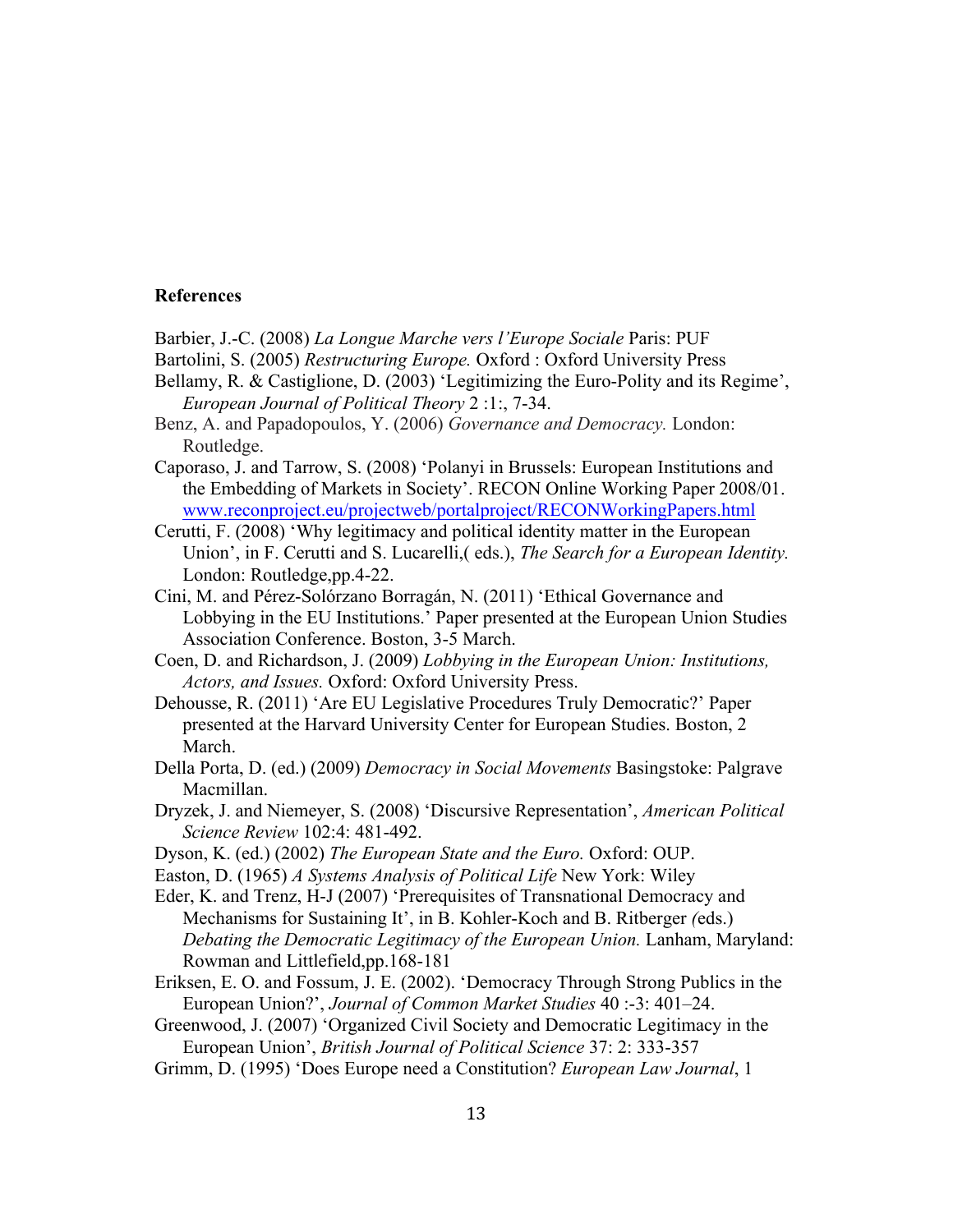- Habermas, J. (1996) *Between Facts and Norms: Contributions to a Discourse theory of Law and Democracy*, Cambridge, MA.
- Habermas, J. (2001) *The Postnational Constellation.* Cambridge, MA: MIT Press.
- Harlow, C. and Rawlings, R. (2007). 'Promoting Accountability in Multi-Level Governance', *European Law Journal* 13 4, 542—562.
- Héritier, A. (2003) 'Composite democracy in Europe. The role of transparency and access to information', *Journal of European Public Policy* 10 :5: 814–33.
- Héritier, A. and Reh, C. (2011) 'Codecision and its Discontents: Intra-Organisational Politics and Institutional Reform in the European Parliament'. Paper prepared for the EUSA Conference, Boston 3-5 March.
- Hix, S. 2008. *What's Wrong with the European Union and how to fix it.* Cambridge: Polity Press.
- Holzhacker, R. (2007) 'Democratic legitimacy and the European Union', *Journal of European Integration* 29 :3: 257–69.
- Hooghe, L. and Marks, G. (2009) 'A Postfunctionalist Theory of European Integration: From Permissive Consensus to Constraining Dissensus', *British Journal of Political Science* 39 :1: 1-23.
- Höpner, M. and Schäfer, A. (2007) 'A New Phase of European Integration: Organized Capitalisms in Post-Ricardian Europe'. *MOIFG Discussion Paper* No. 2007/4. http://ssrn.com/abstract=976162
- Imig, D. and Tarrow, S. (eds.) (2001) *Contentious Europeans.* Lanham, MD: Rowman & Littlefield.
- Joerges, C. and Neyer, J. (1997) 'Transforming Strategic Interaction Into Deliberative Problem-Solving', *Journal of European Public Policy* 4 :4: 609-625
- Jones, Erik (2013) "The Collapse of the Brussels-Frankfurt Consensus and the Future of the Euro" in V. Schmidt and M. Thatcher (eds.),*Resilient Liberalism: European Political Economy through Boom and Bust*. Cambridge: Cambridge University Press,pp.145-170
- Kohler-Koch, B. (2007) 'The Organization of Interests and Democracy in the EU.' In B.Kohler-Koch, and B. Ritberger (eds.) *Debating the Democratic Legitimacy of the European Union* Lanham, Maryland: Rowman and Littlefield.
- Kohler-Koch, B. (2010) 'Civil society and EU democracy: "astroturf' representation"'? *Journal of European Public Policy* 17 :1:, 100-116.
- Koopmans, R. (2004) 'The Transformation of Political Mobilisation and Communication in European Public Spheres', 5<sup>th</sup> Framework Programme of the European Commission. Available from: http://europub.wz-berlin.de
- Kriesi, H., Grande, E. and Lachat, R. (2008). *West European Politics in the Age of Globalization.* Cambridge: Cambridge University Press.
- Kröger, S. (2008) 'Nothing but Consultation: The Place of Organized Civil Society in EU Policy-making across Policies', *European Governance Papers (EUROGOV)* No. C-08-03 http://connex-network.org/eurogov/pdf/egp-connex-C-08-08.pdf
- Laïdi, Z. 2008. *Norms over force.* Basingstoke: Palgrave.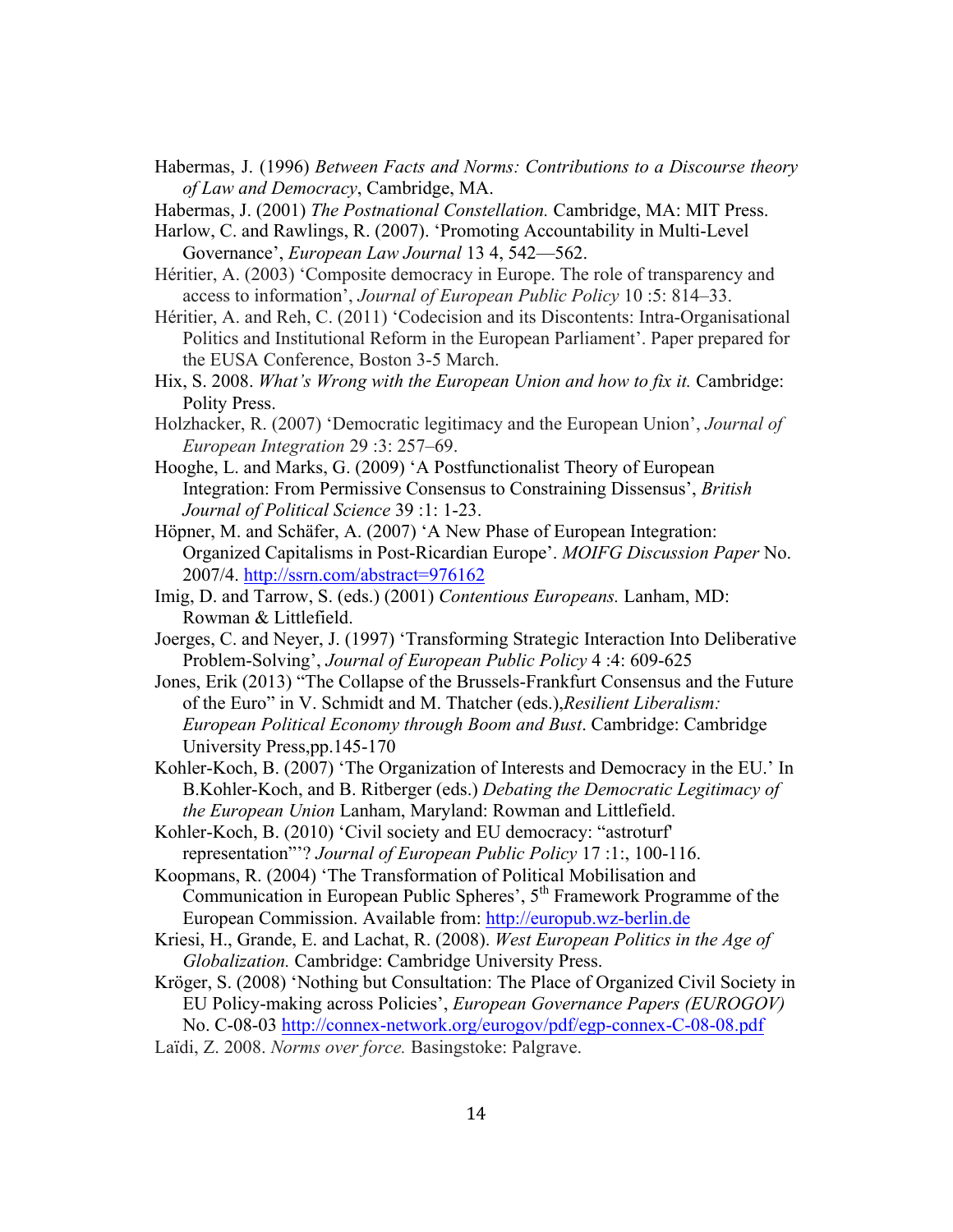- Leca, J. (2010) ' "The Empire Strikes Back!" An Uncanny View of the European Union. Part II – Empire, Federation or What?', Government and Opposition, 45 2: 208–90.
- Liebert, U. and Trenz, H-J (eds.) (2009) *Civil Society and the Reconstitution of Democracy in Europe* Special Issue of *Policy and Society* 20 1: 1-98.
- Lord, C. (2004) *A Democratic Audit of the European Union.* Basingstoke: Palgrave Macmillan.
- Lucarelli, S., Cerutti, F., and Schmidt, V. A. (eds.) (2010) *Debating Political Identity and Legitimacy in the European Union.* London: Routledge.
- Mair, P. (2006) 'Political Parties and Party Systems.' In P. Graziano and M. Vink, (eds.) *Europeanization.* Basingstoke: Palgrave Macmillan,pp.154-166
- Mair, Peter (2013). "Smaghi *vs*. the Parties: Representative Government and Institutional Constraints" in eds. Armin Schäfer and Wolfgang Streeck *Politics in the Age of Austerity* Cambridge: Polity
- Majone, G. (1998) 'Europe's Democratic Deficit', *European Law Journal,* 4 1, 5-28.
- Majone, G. (2009) *Dilemmas of European Integration.* Oxford: OUP.
- Manners, I. (2002) 'Normative Power Europe: A Contradiction in Terms'? *Journal of Common Market Studies* 40 2, 235-258.
- Menon, A. and Peet, J. (2010) "Beyond the European Parliament: Rethinking the EU's Democratic Legitimacy." *Centre for European Reform Essays* (December) www.cer.org.uk
- Menon, A. and Weatherill, S. (2008) 'Transnational Legitimacy in a Globalising World', *West European Politics* 31 3, 397-416.
- Moravcsik, A. (2002) 'Reassessing Legitimacy in the European Union', *Journal of Common Market Studies* 40 4, 603-624.
- Novak, S. (2011) 'Improving Democratic Accountability in the EU Council of Ministers: Is Publicity an Adequate Tool?' Paper presented at the European Union Studies Association Conference. Boston, 3-5 March.
- Risse, T. (2010) *A Community of Europeans?* Ithaca: Cornell University Press
- Risse, T. (2000) '"Let's Argue!" Communicative Action in World Politics,' *International Organization* 54: 1: 1-39.
- Risse, T. and Kleine, M. (2007) 'Assessing the Legitimacy of the EU's Treaty Revision Methods', *Journal of Common Market Studies* 45:1: 69-80
- Sabel, C. F. and Zeitlin, J. (2010) Experimentalist Governance in the European Union: Towards a New Architecture. Oxford: Oxford University Press.
- Scharpf, F. W. (1970) *Demokratietheorie zwischen Utopie und Anpassung.* Konstanz: Universitätsverlag.
- Scharpf, F. W. (1988). 'The Joint Decision Trap', *Public Administration* 66 :3: 239– 78
- Scharpf , F. W. (1999) *Governing in Europe.* Oxford: OUP.
- Scharpf, F. W. (2010) 'The Asymmetry of European Integration, or why the EU cannot be a social market economy', *Socio-Economic Review* 8:2: 211-250.